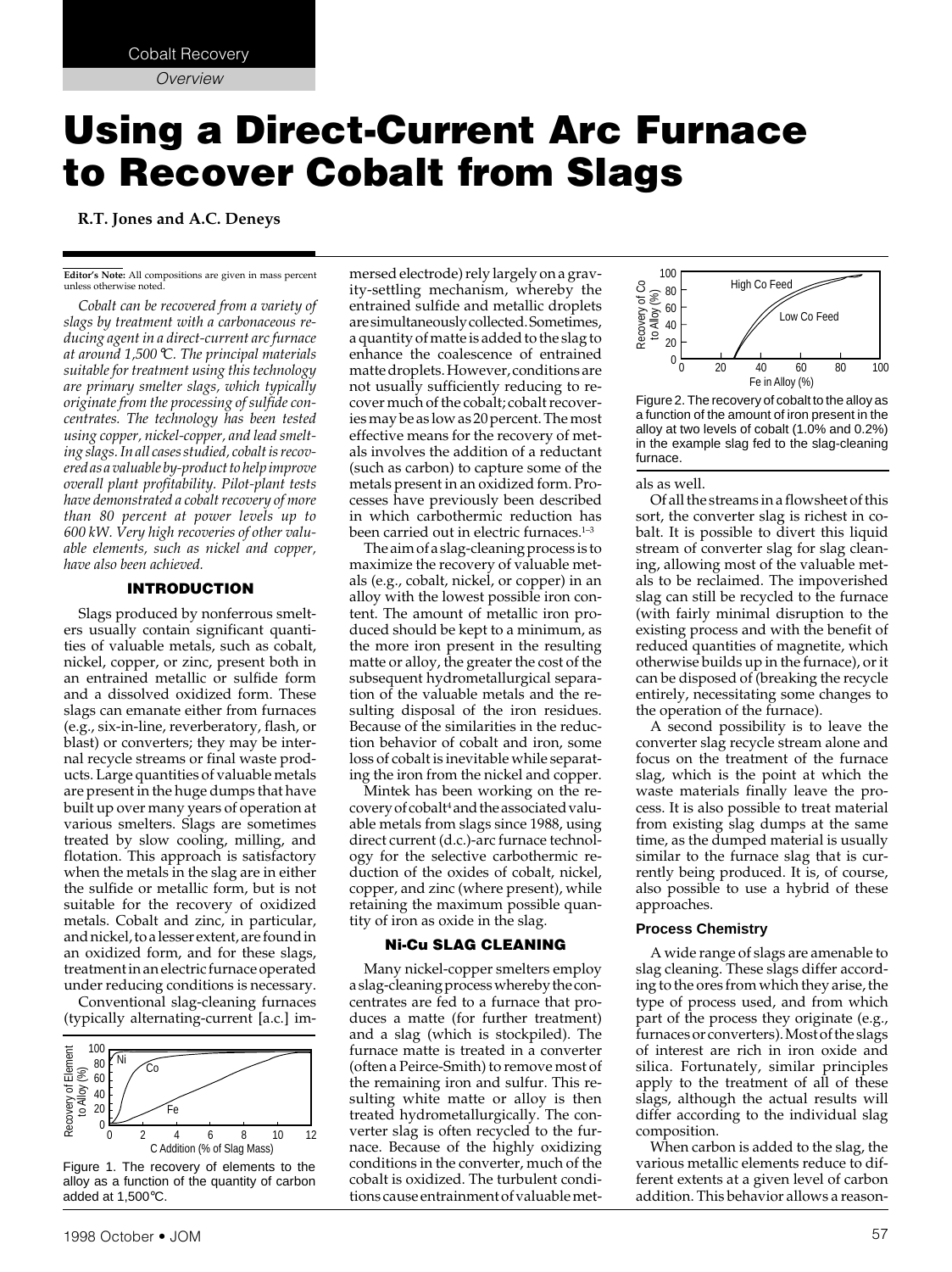able degree of separation to take place during smelting; the intention is to separate the valuable nonferrous metals from the iron and the gangue constituents present in the slag. Figure 1 illustrates the differences in reducing behavior between nickel, cobalt, and iron for a typical nickel-copper slag.4 The desirable area of operation is clearly somewhere in the region where the recovery of cobalt is high, and the recovery of iron to the alloy is still reasonably low. In actual practice, there is less than 100 percent carbon utilization, and the carbon addition would need to be somewhat higher than that shown here, because of burnoff of some of the reductant.

The most striking feature of this separation process is the variation of cobalt recovery according to the iron content in the alloy. An example of this behavior is shown in Figure 2. It can be seen that the recovery of cobalt (in percentage terms) is highest (albeit, not by very much) in the slag with the highest initial cobalt content. This is in-line with experimental findings<sup>2,5</sup> that recoveries are dependent on initial slag composition, with higher grades leading to better recoveries. If we accept the evidence presented elsewhere<sup>5</sup> that metallic iron is the effective (intermediary) reductant in the process, it may be more correct to say that the recovery of valuable metals is related to a combined function of the iron and nonferrous metal contents of the initial slag.

The calculations for Figures 1 and 2 were carried out using Mintek's Pyrosim computer software6 for the calculation of steady-state mass and energy balances for pyrometallurgical processes. These simulations were based on the assumption of chemical equilibrium between gas, slag, and alloy. An operating temperature of 1,500–1,550°C has been selected for the process, in accordance with that used for a similar process.2 This temperature ensures that the alloy remains molten, as melting temperatures in the range of 1,300–1,420°C have previously been reported for similar materials.2 This is one of the important determinants of a suitable operating temperature for the furnace.



Figure 3. A schematic of a d.c. transferred plasma-arc furnace.

## **DIRECT-CURRENT ARC FURNACE TECHNOLOGY**

A d.c. arc furnace can be used to reduce the feed slag (introduced as a molten stream of currently arising slag, a solid stockpiled material, or a combination of the two), using a low-cost reducing agent, such as coke or coal. The principal product from this stage is an ironrich alloy containing most of the incoming cobalt, nickel, and copper. In the case of zinc-containing slags, the furnace offgas contains zinc vapor that can be processed in a lead-splash condenser. The slag from the d.c. arc furnace can safely be disposed of or, possibly, sold.

Direct-current arc furnaces are widely used for scrap melting in the steel industry. They have also been used industrially for smelting applications in the areas of ferrochromium production and ilmenite smelting; these processes were developed and piloted by Mintek.<sup>7</sup>

The d.c. arc furnace has a single graphite electrode positioned above the molten bath; the molten metal in the furnace contacts the anode of the electrical circuit. The furnace comprises a refractorylined cylindrical steel shell and a watercooled roof lined with an alumina refractory. The outer sidewalls of the furnace are cooled to protect the refractory and promote the formation of a freeze lining within the vessel. The roof contains the central entry port for the graphite electrode (either solid or hollow for center-feeding) and any additional feed ports that may be required. The return electrode, or anode, consists of multiple steel rods built into the hearth refractories and connected at their lower end to a steel plate that, via radially extending arms, is linked to the furnace shell and the anode cable. A schematic diagram of this arrangement is shown in Figure 3.

The inherent stability of a d.c. arc offers the potential for improved operational control. A d.c. arc furnace operates under open-arc conditions with the electrode positioned above the bath. This results in a significant amount of energy being dissipated in the arc (and then transferred to the bath), rather than having to rely only on the resistive heating

of the slag in order to supply energy to the furnace bath. This renders the energy supply nearly independent of slag composition, which allows the slag chemistry to be optimized for the best recovery of valuable metals (instead of for the required electrical characteristics).

As the current flowing in a d.c. arc furnace has to travel through the entire depth of the liquid



Figure 4. Results of 100 kVA and 200 kVA tests on nickel-copper converter slag.

bath (as opposed to merely between the electrodes of an a.c. furnace), the temperature distribution is more likely to be relatively even. The bath of a d.c. arc furnace is usually fairly well mixed, which is important for coalescence and settling. Some other slag-cleaning furnaces<sup>8</sup> have had to resort to mechanical stirrers to ensure adequate mixing in the molten bath. Furthermore, it is possible to achieve a specified power input, almost without regard to the temperature of the slag. This is in marked contrast to the case of an a.c. furnace, where as the slag gets hotter, the conductivity increases, thereby limiting the amount of energy that can be dissipated in the slag by the mechanism of resistive heating. This fact limits the temperature that can be obtained in a submerged-electrode or slag-resistance a.c. furnace.

Among the other benefits of using a d.c. arc furnace, d.c. power supplies reduce the problems of harmonics and flicker associated with a.c. power supplies. The simple configuration of the furnace also makes it structurally simpler and easier to maintain. There is improved gas sealing, as there is only a single electrode. The electrode consumption is significantly less than that of submerged-electrode furnaces. A list of the benefits can be found elsewhere.4

Because of the extremely aggressive nature of the superheated slag, the sidewalls must be surrounded by watercooled panels, as is also required for other industrial slag-cleaning processes.8 A controlled freeze lining minimizes slag erosion of the refractory lining.

#### **EXPERIMENTAL WORK ON THE SLAG-CLEANING PROCESS**

The experimental work on the slagcleaning process began on the laboratory scale, and was extended to the pilot scale on Mintek's d.c. transferred plasmaarc furnaces.4,7,9 In addition to numerous 100 kVA (60 kW) supporting batch tests, five campaigns (50–100 hours each) have been carried out at the 200␣ kVA (150␣ kW) scale, and a campaign (treating about 20 tonnes of slag) has also been undertaken on the  $3.2$  MVA (600 kW) furnace. The treatment of more than 1,000␣ tonnes of cobalt-bearing lead blast-furnace slag has been demonstrated (for zinc fuming) in Mintek's 5.6 MVA (1-3 MW) furnace facility at up to 2 t/h in a sealed furnace linked to a lead splash condenser.9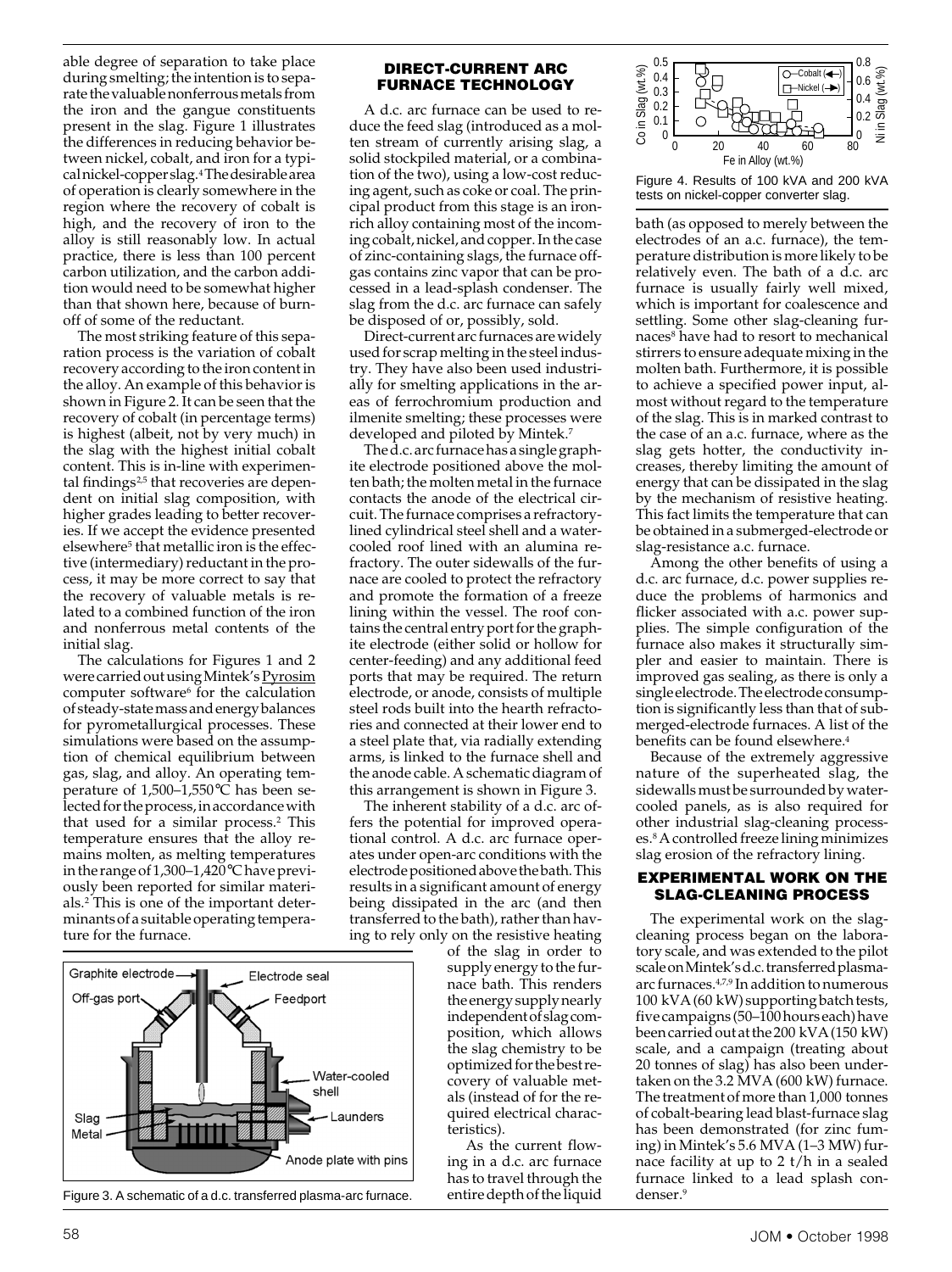## **NICKEL SMELTER SLAGS**

## **Nickel-Copper Converter Slag A**

Using converter slag from a nickelcopper plant, tests were carried out in 1990 on a 100 kVA furnace operated at 30␣ kW and on a 200␣ kVA furnace operated at 85 kW with low additions of reductant (in order to minimize the reduction of iron). The slag contained 47% Fe, 3.5% Ni, 3% Cu, 3% S, and 0.45% Co.

The tests examined four different methods of operation in an attempt to optimize the selective reduction of the slag. These methods included smelting of composite pellets of milled slag and graphite, adding selected quantities of crushed coal to already molten slag, cofeeding crushed cold slag and coal, and pneumatically injecting pulverized coal into the molten slag.

In the 100␣ kVA furnace, the produced alloy typically comprised 48% Fe, 16% Ni, 14% S, 14% Cu, and 1.7% Co. In the 200␣ kVA furnace, an alloy of 44% Fe, 22% Ni, 15% Cu, 10% S, and 2% Co was produced. At this level of reduction, 91% of the iron was retained in the slag phase, while only 50% of the cobalt, 63% of the copper, and 83% of the nickel were recovered to the alloy. The injection of pulverized coal greatly improved the reduction and the recovery of nickel and cobalt oxides from the slag.

The results of these tests are shown in Figure 4, where the scatter of results needs to be seen in the context of the various methods employed. Under good conditions, at 7% carbon addition in the 100 kVA furnace, calculated recoveries of 97% Ni, 81% Co, and␣ 78% Cu were obtained, while retaining 80% of the iron in the slag.

#### **Nickel-Copper Converter Slag B**

This slag was generated in a plant utilizing a conventional six-in-line furnace and Peirce-Smith converter configuration. The bulk slag contained 49% Fe, 30%  $\rm SiO_{2'}$  3.6% Ni, 1.25% Co, and 1.0% Cu. During testwork carried out in



Figure 5. Small-scale water atomization of the alloy (courtesy of Atomising Systems, Sheffield).

1993, the 200 kVA furnace was operated at power levels of 100–170␣ kW and tapping temperatures of 1,400–1,500°C. The produced alloys comprised 35–50% Fe, 25–35% Ni, 8–10% S, 5.5–8.5% Cu, and 0.5–5.5% Co. From the starting level of 1.25% cobalt in the feed slag, it was possible to produce a discard slag with typical values of 0.22–0.29% cobalt, with a few points well below these levels.

The most abundant phase present in the solid converter slag is  $Fe<sub>2</sub>SiO<sub>4</sub>$  (olivine), followed by  $Fe<sub>3</sub>O<sub>4</sub>$  (magnetite spinel). The cobalt is associated primarily with the olivine; whereas the nickel is distributed between the olivine and the spinel. Copper was present only in entrained sulfides. The analysis of highly reduced slags has shown that it is possible to remove virtually all of the cobalt and nickel from the olivine in the slag.

Large-scale testwork on converter slag was conducted during 1994 on a 3.2␣ MVA d.c. arc furnace operating at a power level of 600 kW. The sequential feeding of reductant was used as the preferred mode of feeding. Operating temperatures were in the region of 1,300–1,600°C, and neither the temperature of the bath before the reduction period nor the tapping temperature seemed to have a pronounced effect on the cobalt recovery.

The average electrode consumption during the campaign was 2.6␣ kg/MWh, while the dust loss was low—1% of the mass of the feed. The alloy produced comprised 56.9% Fe, 26.4% Ni, 7.8% Co, 3.8% Cu, and 2.1% S. The cobalt levels achieved in the discard slag were between 0.15–0.33%.

A coal addition of 9% was required to achieve cobalt recoveries of at least 80%. Increasing the coal addition beyond this level did not significantly increase the recovery of cobalt. Increasing the batch mass of slag from 500 kg to 1,000 kg and increasing the reduction period by 75% resulted in increases in cobalt recovery from 71% to 86% and from 70% to 82% for coal additions of 9% and 11%, respectively. The main factor affecting cobalt recovery appears to be the time allowed for the reduction to take place. At this scale of operation, a duration of two hours was required to achieve cobalt recoveries greater than 80%.

#### **Nickel-Copper Furnace and Converter Slag**

During 1995, a campaign was undertaken on the 200␣ kVA furnace with the intention of combining furnace slag with the converter slag previously treated. When treating furnace slag containing 0.22% cobalt on its own, the maximum cobalt recovery that could be obtained was 66%, with a cobalt value of 0.08% in the discard slag. As in previous testwork, the cobalt in the discard slag when treating converter slag on its own was still in the region of 0.22%. However, by com-



Figure 6. Results of a 100 kVA test on copperconverter slag.

bining increasing amounts of furnace slag with converter slag, values approaching 0.08% cobalt in the discard slag could still be achieved. This resulted in cobalt recoveries approaching 90%, while the average recovery was in the region of 85%.

#### **Water Atomization of Alloys**

Cobalt-rich iron alloys are unusually hard and tough, which poses the problem of providing suitably sized material to the downstream leaching units. It is common practice in a number of slagcleaning processes to add sulfur (in the form of pyrite, concentrate, or matte) to the alloy in order to make it sufficiently brittle to be able to be successfully milled after granulation. Apart from the inconvenience and expense of having to add this material to the furnace, this sulfur needs to be removed during subsequent hydrometallurgical processing. The use of water atomization eliminates the need for the addition of sulfur, thereby simplifying subsequent separation stages.

Water atomization, involving the smashing of a stream of molten alloy with a high-pressure stream of water, can directly produce fine particles of alloy with a mean diameter of less than 100 μm (even as small as  $40 \mu$ m). The particle size distribution of the powder is controlled by a combination of the metal temperature and the metal and water flow rates. This technology is commonly used in the powder-metallurgy industry. The design of the atomizing system is simplified by not having any tight constraints on the range of particle sizes and shapes of the particles. Smallscale experiments have been carried out successfully on 5 kg batches of alloy produced at Mintek.

This technology is commercially available up to the industrial scale (from companies such as Atomising Systems Ltd.10 of Sheffield, United Kingdom) and appears to be very cost-effective when compared to the option of granulation and milling. This step introduces another level of flexibility into the process; one can now optimize the metallurgy to maximize recovery of the valuable metals without needing to be too concerned with the physical properties of the alloy.

As shown in the illustration of a smallscale atomizing system (Figure 5), the unit consists of a refractory-lined tundish, an atomizing chamber, a high-pres-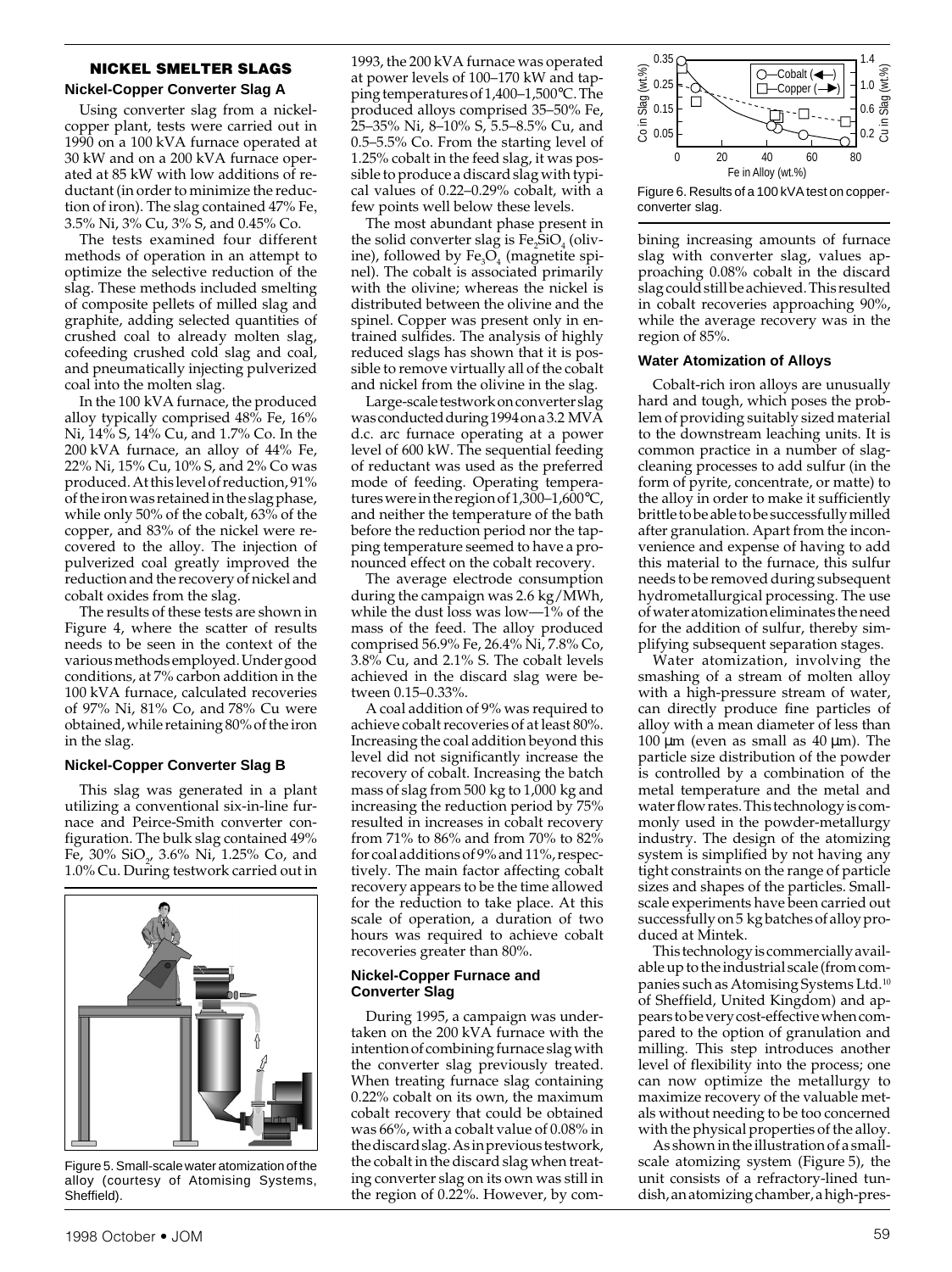| Table I. Results of 100 kVA Tests on Copper Converter Slag |                    |                  |        |        |  |
|------------------------------------------------------------|--------------------|------------------|--------|--------|--|
|                                                            |                    | Recovery $(\% )$ |        |        |  |
| <b>Feed</b>                                                | Fe in Alloy $(\%)$ | Cobalt           | Copper | Nickel |  |
| 8% Coal, Solid Slag                                        | 56                 | 89               | 84     | 99     |  |
| 8-12% Coal, Molten Slag                                    | 45                 | 84               | 86     | 99     |  |
| 10% Coal, Molten Slag                                      | 75                 | 96               | 90     | 97     |  |

sure pump, and a water reservoir. Molten metal is poured into the tundish, and flows by gravity through a ceramic nozzle at the base. High-pressure (300 bar) water impinges on the metal stream, causing it to break up into small particles (typically less than  $100 \mu m$ ). These particles settle in a vessel below the atomizing unit, from which they can be recovered.

#### **Downstream Hydrometallurgical Processing**

The alloy produced in the reduction process can be leached with spent electrolyte from a copper or nickel electrowinning process. Mintek has developed a leaching process that solubilizes the nickel, copper, and cobalt, while rejecting the iron and any sulfur into the solid residue (by decreasing the pH appropriately). The resulting solution can be processed further to separate the cobalt, nickel, and copper from each other via conventional technology.

A direct solvent extraction process for extracting cobalt from cobalt-bearing nickel solutions has also been developed. Nickel and cobalt have been successfully electrowon from the raffinate and strip liquor, respectively.

# **COPPER SMELTER SLAGS**

## **Copper Converter Slag**

During 1988 and 1989, tests were carried out using a converter slag containing 52% Fe, 3.25% Cu, 0.46% Co, and 0.42% Ni. A 100␣ kVA furnace (operating at 20–25␣ kW) was used. In some tests, solid slag and coal were fed together; in others, the slag was melted first, then the coal was added. Coal (at 53% fixed carbon) additions varied between 4%, 6%, 8%, 10%, and 12% of the mass of the slag. The mode of addition of the coal and the reduction periods of the tests were also varied (around 30 minutes). The results are shown in Table I and Figure 6.

The use of fine coal (less than 1.5␣ mm) did not seem to have an effect on the degree of reduction. A representative composition of the alloy produced was 53% Fe, 32% Cu, 6% Co, and 6% Ni.



| <b>Copper Reverberatory</b> |
|-----------------------------|
| <b>Furnace Slag</b>         |

During 1995, a campaign was conducted on Mintek's 200␣ kVA d.c. arc furnace to recover cobalt from copper reverberatory furnace slag (initially containing 1.3% copper and 0.77% cobalt). Alloys containing 77–78% Fe, 9–11% Cu, 6–7% Co, and 2–3% S were produced, leaving slags containing 0.08–0.16% cobalt and 0.18–0.29% copper. Coal additions of 4% of the mass of the slag fed and residence times of one to two hours gave cobalt recoveries ranging from 77–91%. Tapping temperatures of 1,490–1,560°C were attained. As shown in Figure 7, the cobalt level in the slag (and therefore the cobalt recovery) varied according to the residence time in the furnace. A retention time of two hours was required to achieve cobalt recoveries in the region  $of 90\%$ .

In the case of copper reverberatory furnace slag, mineralogical studies showed that the cobalt is present as CoO. Copper in the slag is mainly attributed to the presence of copper-rich sulfides. The cobalt oxide and, to a lesser extent, the copper oxide that is associated with the silicate/oxide phases is reduced by iron from the alloy to form metallic cobalt (and copper), resulting in the formation of FeO in the slag. Given that this reaction occurs between the metal bath and the overlying slag, the exchange of cobalt and copper with iron will take place only at the slag/metal interface.

Improved recoveries of valuable metals can be achieved by allowing greater quantities of slag to come into contact with the alloy (e.g., by mild stirring) and increasing the length of the contact time between slag and metal. The CoO in the slag is associated primarily with Fe<sub>2</sub>SiO<sub> $<sub>4</sub>$ ,</sub></sub> and analysis by scanning electron microscopy showed some  $Fe<sub>2</sub>SiO<sub>4</sub>$  particles with no detectable cobalt or copper, thus demonstrating that it is, in principle, possible to remove all the cobalt and copper from this phase.

Copper sulfide and copper metal (with its inherent cobalt content), are immiscible with the slag, have higher densities than the slag, and are present in the slag as small entrained droplets. Settling of these droplets could be enhanced by decreasing the viscosity of the slag (ei- $\begin{array}{c} \bigcirc \rightarrow \\ \bigcirc \rightarrow \\ \hline \end{array}$  ther by increasing the temperature or by  $\begin{array}{c} 20 \rightarrow \bullet \\ \hline \end{array}$  25 flux additions) and/or by increasing the settling time to allow the smaller droplets to fall.

## **Alloy Upgrading**

Some of the alloy was upgraded by blowing with oxygen in a top-blown rotary converter (TBRC), preferentially oxidizing the iron and, thereby, concentrating the cobalt and copper in the alloy. The iron content in the alloy was lowered from 76% to 25%, with the effect that the alloy was concentrated up to 30% cobalt and 40% copper. The sulfur level in the resulting alloy was 0.8%. This means that 75% of the cobalt remained in the alloy, while 90% of the iron was removed to the slag. The slag from the TBRC would be recycled back to the d.c. arc furnace in order to prevent the blown cobalt from being lost. (It is possible to arrange conditions in the two process units such that a cobalt recovery of 80% is achieved, even though an alloy containing only around 30% iron is produced.)

## **LEAD SMELTER SLAGS**

The Viburnum trend of southeast Missouri is mined for lead, with zinc, copper, and silver also being recovered. Although the ore contains only low concentrations of cobalt, the relatively large tonnage represents the second largest reserve of cobalt in the United States.<sup>11</sup> Owing to the low gangue content in the lead concentrates, a relatively small quantity of slag is produced during the primary lead smelting process. This leads to a large increase in the cobalt concentration of the lead blast furnace slag. The stockpiled lead blast furnace slag contains approximately 0.30% cobalt, which is sufficiently high to justify further investigation into optimizing the recovery of cobalt as a by-product of zinc recovery. The slag also contains 30.6% FeO, 15.3% ZnO, 11.0% CaO, 4.83% Al,  $O_{3}$ 4.6% MgO, 2.71% PbO, 2.40% S, and 0.5% CuO.12

The Enviroplas process<sup>9,13</sup> was developed to recover the zinc from zinc-rich waste materials, including lead blast furnace slag. The main goal of this process is to condense a zinc-rich gas to prime western grade zinc in a lead splash condenser. The conditions under which the zinc is fumed are sufficiently reducing to form a metallic (either alloy or matte) phase. The cobalt distribution to the alloy phase will depend on the degree of



Figure 8. Cobalt in the slag versus FeO in the slag.